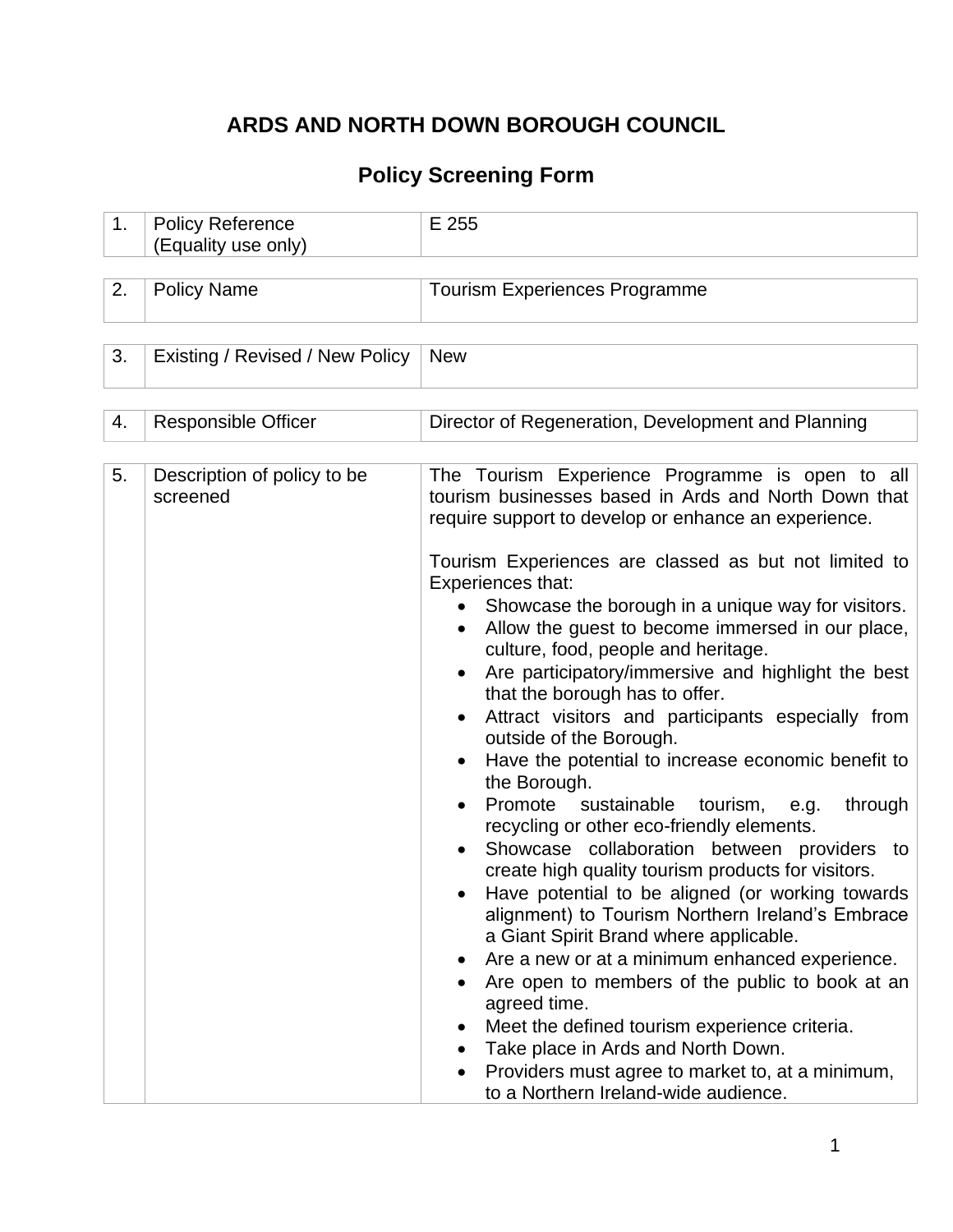|    | Aims and<br>Expected Outcomes – what is<br>the Policy expected to<br>achieve?                                               | Providers must agree to communicate with<br>ticketholders prior to the experience.<br>Experiences do not support or promote any<br>$\bullet$<br>religious or political dimension.<br>Create a bettering offering to the borough for the<br>$\bullet$<br>visitor and participants of the experience(s) to<br>come to the area.<br>Benefit the local economy via ticket sale and<br>$\bullet$<br>secondary spend via increased dwell time.<br>Support local tourism businesses develop a more<br>extensive portfolio and in turn their income stream<br>and ability to trade / expand with the benefits this<br>in turn brings.<br>Provide minimal but essential financial assistance<br>to allow businesses to market test experiences.<br>Offers support in terms of ticket sales and<br>marketing to new experiences.<br>Develop experiences that align with Tourism<br>Northern Ireland's Embrace<br>Giant<br>Spirit<br>a<br>Programme.<br>Position Ards and North Down in a competitive<br>market within the national tourism offering. |
|----|-----------------------------------------------------------------------------------------------------------------------------|--------------------------------------------------------------------------------------------------------------------------------------------------------------------------------------------------------------------------------------------------------------------------------------------------------------------------------------------------------------------------------------------------------------------------------------------------------------------------------------------------------------------------------------------------------------------------------------------------------------------------------------------------------------------------------------------------------------------------------------------------------------------------------------------------------------------------------------------------------------------------------------------------------------------------------------------------------------------------------------------------------------------------------------------|
| 6. | Section 75 categories which<br>might be expected to benefit<br>and how they may benefit.                                    | All section 75 categories are expected to benefit as<br>$\bullet$<br>all businesses that fall within the criteria are eligible<br>to apply to be part of the programme via an openly<br>run Expression of Interest.<br>The experiences supported are available to all to<br>attend (within the limitations of the activities<br>operating in some cases) and with the programme<br>including elements that are accessible to all a<br>variety of accessibility needs.                                                                                                                                                                                                                                                                                                                                                                                                                                                                                                                                                                      |
| 7. | Factors which could contribute<br>to / detract from the intended<br>aims / outcomes of the Policy<br>when being implemented | Financial: If the Tourism do not receive the budget<br>$\bullet$<br>required to provide the associated support then the<br>aim of the scheme, which is to attract visitors and<br>spend to the Borough, will not be met due to the<br>programme not being able to operate.<br>Service delivery: If not able to run the programme<br>the SLP target cannot be met and furthermore<br>impact the Corporate Plan.                                                                                                                                                                                                                                                                                                                                                                                                                                                                                                                                                                                                                             |
| 8. | The main stakeholders on whom<br>the policy will impact. For example,<br><b>Employees, Potential Service</b>                | The Council – positive impact the programme<br>will have on the Borough including economic<br>spend, animation of the borough and increased                                                                                                                                                                                                                                                                                                                                                                                                                                                                                                                                                                                                                                                                                                                                                                                                                                                                                                |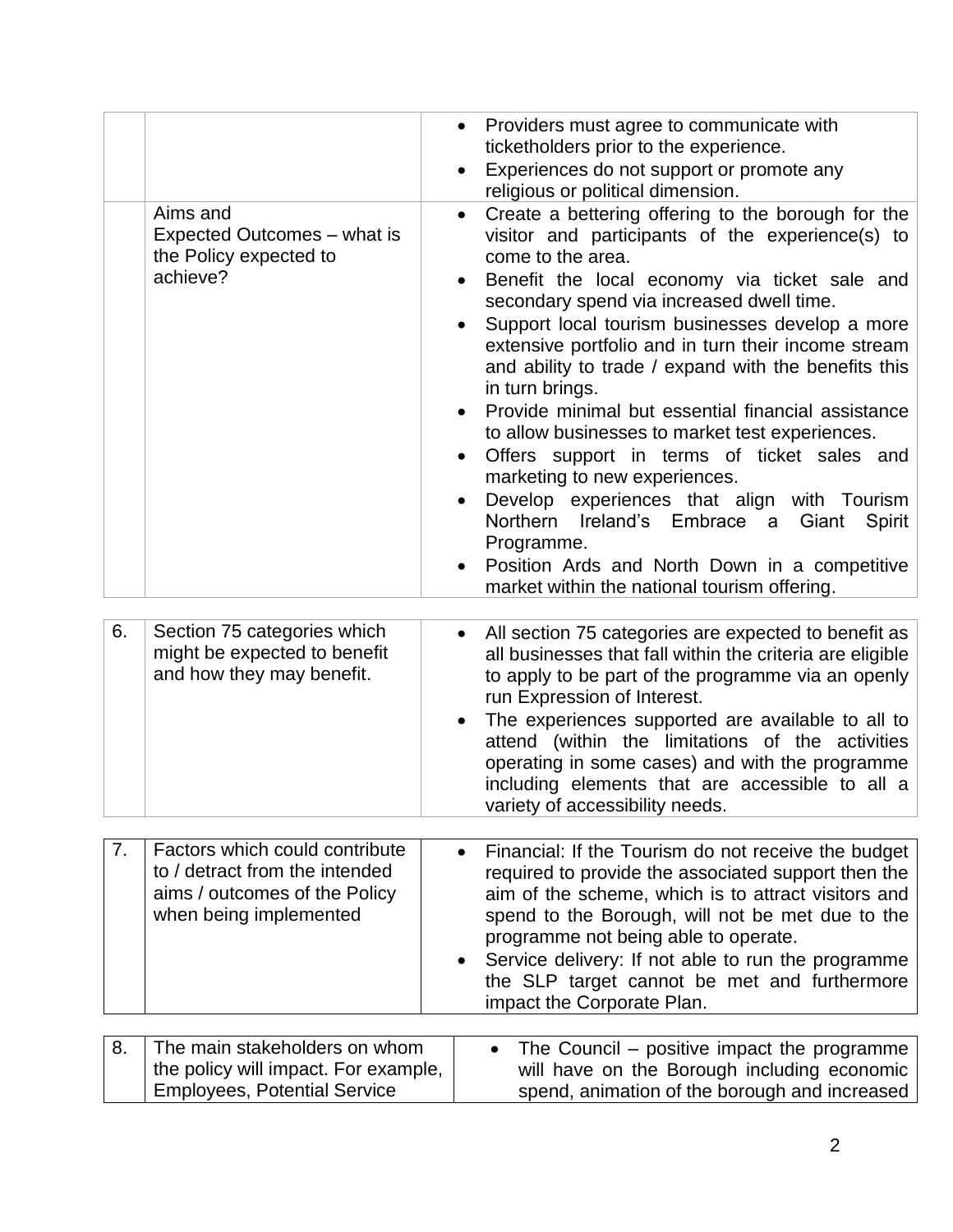| <b>Users and Community Groups</b><br>Consider the internal and external<br>impacts (either actual or potential)<br>and comment, or list, information<br>where appropriate | visitation with additional activity for visitors to<br>do when in the area.<br>(tourism<br>providers)<br>Applicants<br>will<br>be<br>both financially to<br>supported<br>their<br>run<br>experience and with Officer<br>support<br>in<br>elements such as collaboration, experience<br>management planning and generally through<br>their experience delivery. They will also avail of<br>being part of a larger marketing campaign<br>boosting exposure.<br>Visitors/participants to the experiences will<br>enjoy quality activity within the Borough.<br>Businesses (non-experience providers) within<br>the Borough may see increased footfall and<br>therefore potential increase in income.<br>Tourism Northern Ireland – positive impact as<br>quality, tested experience apply for their<br>Embrace a Giant Spirit Programme and<br>opportunity for promotion and recognition for<br>the area and the businesses within their remit.<br>Employees are able to develop<br>their<br>relationships with the local industry to a greater<br>level benefitting both parties. Are able to<br>increase their knowledge base of developing |
|---------------------------------------------------------------------------------------------------------------------------------------------------------------------------|--------------------------------------------------------------------------------------------------------------------------------------------------------------------------------------------------------------------------------------------------------------------------------------------------------------------------------------------------------------------------------------------------------------------------------------------------------------------------------------------------------------------------------------------------------------------------------------------------------------------------------------------------------------------------------------------------------------------------------------------------------------------------------------------------------------------------------------------------------------------------------------------------------------------------------------------------------------------------------------------------------------------------------------------------------------------------------------------------------------------------------------------|
|                                                                                                                                                                           | and delivering such a programme including<br>budget management and business interaction.                                                                                                                                                                                                                                                                                                                                                                                                                                                                                                                                                                                                                                                                                                                                                                                                                                                                                                                                                                                                                                                   |

| 9. | Please provide details of other policies which have a bearing on this one. |                             |  |  |  |  |  |
|----|----------------------------------------------------------------------------|-----------------------------|--|--|--|--|--|
|    | E 14 Sustainability and Environmental Policy                               | Ards and North Down Borough |  |  |  |  |  |
|    | E 28 Corporate Complaints policy and procedure                             | Council                     |  |  |  |  |  |
|    | E 66 Safeguarding policy for children, young people                        |                             |  |  |  |  |  |
|    | and adults who may be vulnerable                                           |                             |  |  |  |  |  |
|    | E 130 Integrated Tourism, Regeneration and                                 |                             |  |  |  |  |  |
|    | <b>Development Strategy</b>                                                |                             |  |  |  |  |  |
|    | E 153 Customer Care Strategy                                               |                             |  |  |  |  |  |
|    | E 196 Ards and North Down Borough Council                                  |                             |  |  |  |  |  |
|    | Corporate Plan 2020-2024                                                   |                             |  |  |  |  |  |

**\*\*\* This data is generic to the Borough. You may be required to include geographical area specific data or other relevant data such as more specific groups e.g. age, depending on the policy and its aim.**

| 10.1 | Available evidence (quantitative and qualitative) considered as important to encourage<br>completion in relation to: |                                                                                                                                                                       |  |  |  |  |  |
|------|----------------------------------------------------------------------------------------------------------------------|-----------------------------------------------------------------------------------------------------------------------------------------------------------------------|--|--|--|--|--|
|      | Religious<br><b>Belief</b>                                                                                           | Summary:<br>The Northern Ireland Census 2011 (NISRA) statistics for the Borough area<br>showed that 75% are or have been brought up in Protestant and Other Christian |  |  |  |  |  |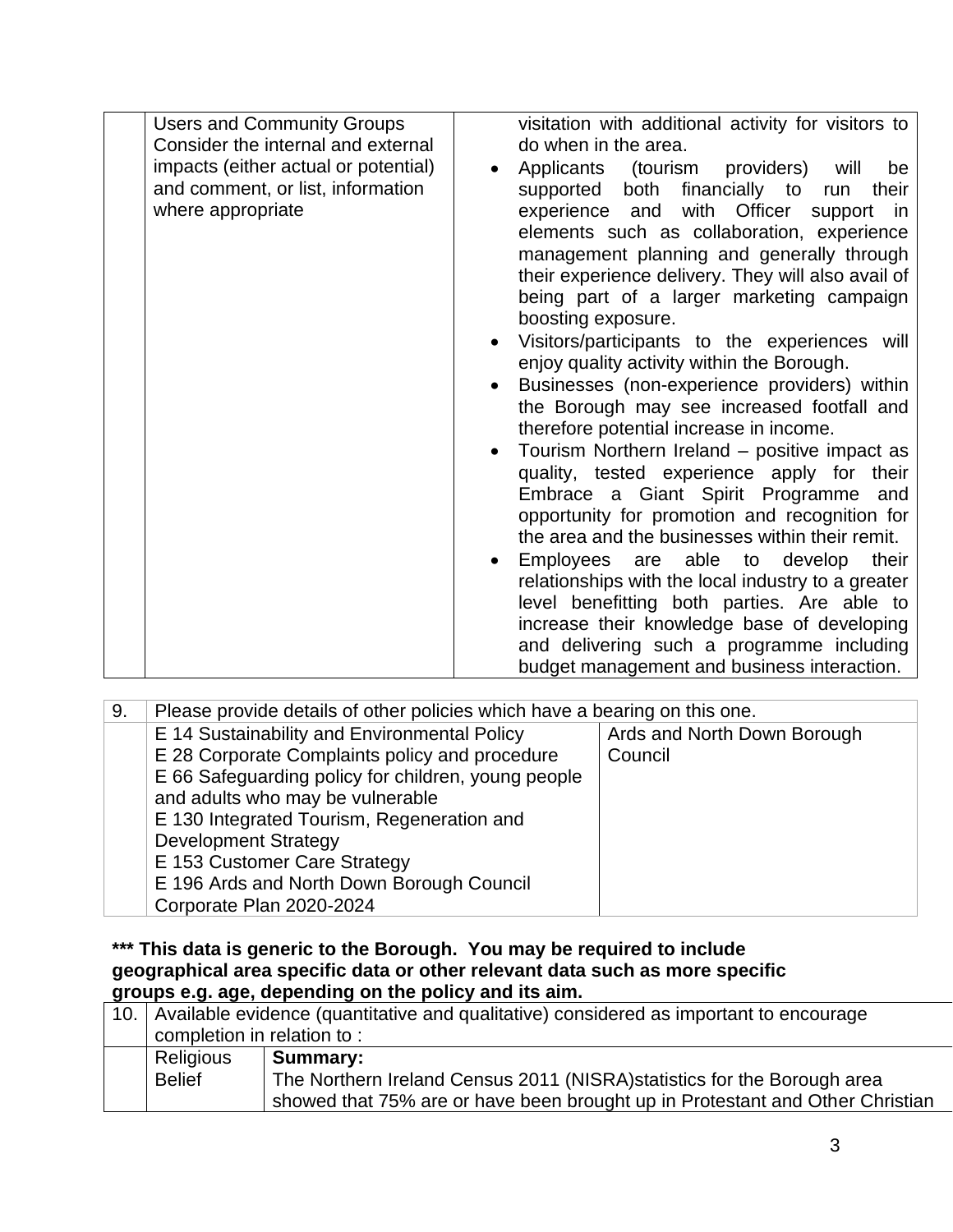|           | (including Christian related) religions. While this varied across the borough from |               |                    |            |            |                |                          |           |             |                 |       |                |             |              |
|-----------|------------------------------------------------------------------------------------|---------------|--------------------|------------|------------|----------------|--------------------------|-----------|-------------|-----------------|-------|----------------|-------------|--------------|
|           | 17% in Portaferry ward to 87% in Carrowdore ward this does not have any            |               |                    |            |            |                |                          |           |             |                 |       |                |             |              |
|           | relation to this policy. These compared to 48% for Northern Ireland as a whole.    |               |                    |            |            |                |                          |           |             |                 |       |                |             |              |
|           | See table below                                                                    |               |                    |            |            |                |                          |           |             |                 |       |                |             |              |
|           | Data:                                                                              |               |                    |            |            |                |                          |           |             |                 |       |                |             |              |
|           | <b>Religion or Religion Brought up in (Numbers with % in brackets)</b>             |               |                    |            |            |                |                          |           |             |                 |       |                |             |              |
|           |                                                                                    | All usual     |                    | Catholic   | Protestant |                | Other                    |           |             | None            |       |                |             |              |
|           |                                                                                    | residents     |                    |            | and Other  |                |                          | Religions |             |                 |       |                |             |              |
|           |                                                                                    |               |                    |            | Christian  |                |                          |           |             |                 |       |                |             |              |
|           |                                                                                    |               |                    |            | (including |                |                          |           |             |                 |       |                |             |              |
|           |                                                                                    |               |                    |            | Christian  |                |                          |           |             |                 |       |                |             |              |
|           |                                                                                    |               |                    |            | related)   |                |                          |           |             |                 |       |                |             |              |
|           | Northern                                                                           |               |                    |            |            |                |                          |           |             |                 |       |                |             |              |
|           | Ireland                                                                            | 1,810,863     |                    | 817,385    |            | 875,717        |                          | 16,592    |             | 101,169         |       |                |             |              |
|           |                                                                                    |               | $(100\%)$          | (45%)      |            | (48%)          |                          | (1%)      |             | (6%)            |       |                |             |              |
|           | Ards<br>and                                                                        |               |                    |            |            |                |                          |           |             |                 |       |                |             |              |
|           | <b>North</b>                                                                       |               |                    |            |            |                |                          |           |             |                 |       |                |             |              |
|           | Down                                                                               |               |                    |            |            |                |                          |           |             |                 |       |                |             |              |
|           | Borough                                                                            |               | 156,672            | 20,550     |            | 117,589        |                          | 1,729     |             | 16,804          |       |                |             |              |
|           | Council                                                                            |               | $(100\%)$          | (13%)      |            | (75%)          |                          | (1%)      |             | $(11\%)$        |       |                |             |              |
|           | Source: Religion or religion brought up in. Census 2011, NISRA                     |               |                    |            |            |                |                          |           |             |                 |       |                |             |              |
| Political | <b>Summary:</b>                                                                    |               |                    |            |            |                |                          |           |             |                 |       |                |             |              |
| Opinion   | Electoral Office data from recent Local Government elections detail the political  |               |                    |            |            |                |                          |           |             |                 |       |                |             |              |
|           | representation on Ards and North Down Council, The Stormont Executive for this     |               |                    |            |            |                |                          |           |             |                 |       |                |             |              |
|           | electoral area and Westminster election. This data is an approximate measure of    |               |                    |            |            |                |                          |           |             |                 |       |                |             |              |
|           | political opinion of the voting electorate within the Borough. Turnout to vote in  |               |                    |            |            |                |                          |           |             |                 |       |                |             |              |
|           | North Down and Strangford constituencies tend to be lower than the rest of NI      |               |                    |            |            |                |                          |           |             |                 |       |                |             |              |
|           | suggesting less strong political opinions. Of those who do turn out, the results   |               |                    |            |            |                |                          |           |             |                 |       |                |             |              |
|           | show preferences for voting Unionist parties.                                      |               |                    |            |            |                |                          |           |             |                 |       |                |             |              |
|           | See table below                                                                    |               |                    |            |            |                |                          |           |             |                 |       |                |             |              |
|           | Data:                                                                              |               |                    |            |            |                |                          |           |             |                 |       |                |             |              |
|           | <b>Council Election results</b>                                                    |               |                    |            |            |                |                          |           |             |                 |       |                |             |              |
|           | The most recent local council election (2 <sup>nd</sup> May 2019) showed:          |               |                    |            |            |                | <b>Elected Candidate</b> |           |             |                 |       |                |             |              |
|           |                                                                                    |               |                    |            |            |                |                          |           |             |                 |       |                |             |              |
|           |                                                                                    | Eligibl       | Votes              |            |            |                |                          |           |             |                 |       |                |             |              |
|           | е                                                                                  |               | Polled             |            |            |                |                          |           |             |                 |       |                |             |              |
|           |                                                                                    | Elector       | (%                 |            | Sinn Féin  |                |                          |           | Independent |                 |       |                |             |              |
|           |                                                                                    | ate           | Turno              |            |            |                | <b>SDLP</b>              | Alliance  |             |                 | Green |                | Aontu       | CCLA         |
|           |                                                                                    |               | ut)                | <b>AUD</b> |            | <b>JUP</b>     |                          |           |             | $\geq$          |       | aUq            |             |              |
|           |                                                                                    |               |                    |            |            |                |                          |           |             |                 |       | $\overline{3}$ |             |              |
|           | Northern                                                                           |               |                    |            |            | $\overline{7}$ |                          |           |             |                 |       |                | $\mathbf 1$ | $\mathbf{1}$ |
|           | Ireland                                                                            | 1,305,55<br>3 | 687,733<br>(52.7%) | 122        | 105        | $\overline{5}$ | 59                       | 53        | 24          | $6\overline{6}$ | 8     |                |             |              |
|           |                                                                                    |               |                    |            |            |                |                          |           |             |                 |       |                |             |              |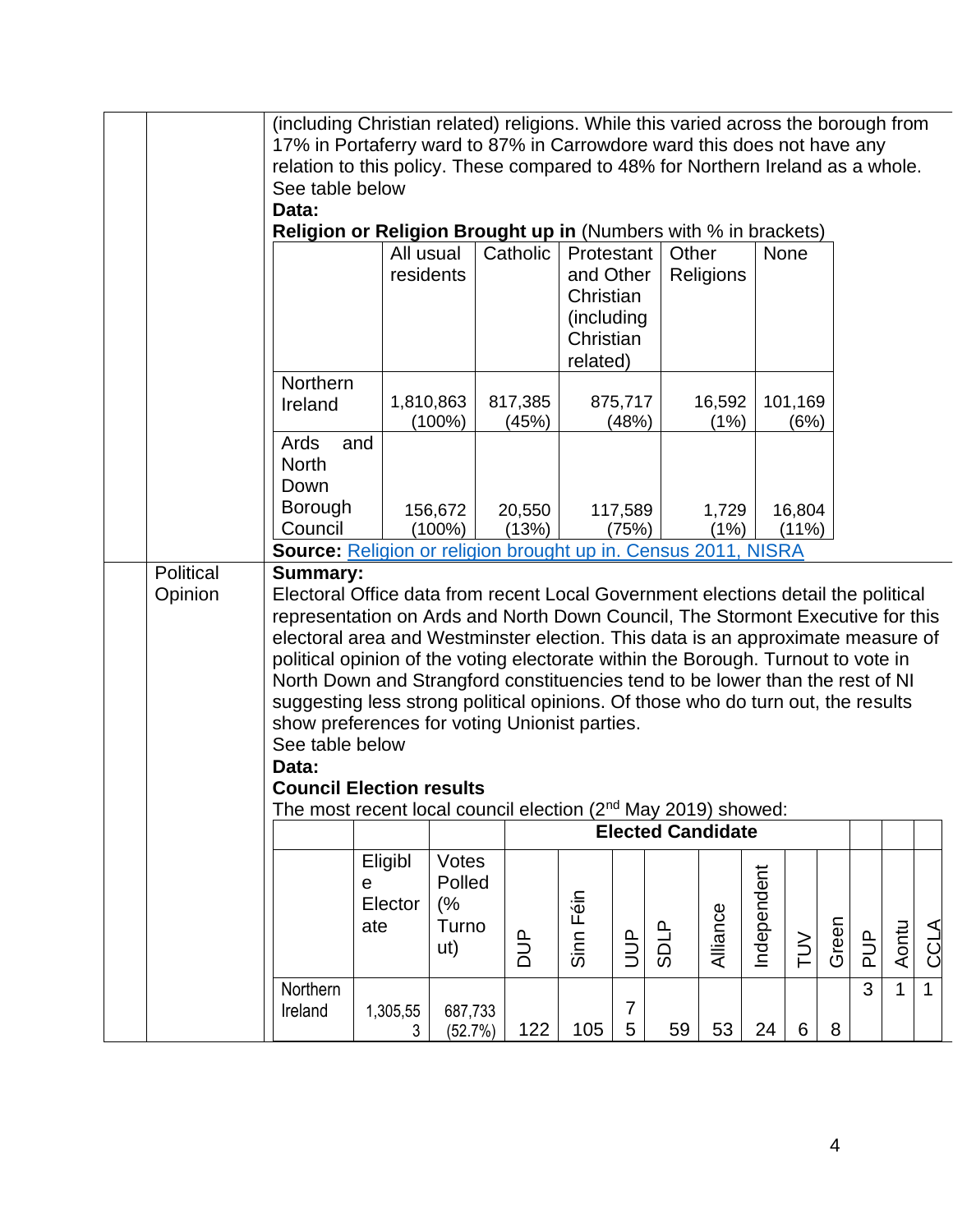|                 | Ards and<br>North<br>Down<br>Borough<br>Council                                                   | 112,077                                          | 47,161<br>$(42.1\%)$ | 14             |  | 8              | 1 | 10             | 3 | 1 | 3 |  |  |
|-----------------|---------------------------------------------------------------------------------------------------|--------------------------------------------------|----------------------|----------------|--|----------------|---|----------------|---|---|---|--|--|
|                 | Ards<br>Peninsul<br>a (DEA)                                                                       | 16,656                                           | 7,369<br>$(44.2\%)$  | 3              |  | 1              | 1 | 1              |   |   |   |  |  |
|                 | Bangor<br>Central<br>(DEA)                                                                        | 17,194                                           | 6,678<br>$(38.8\%)$  | $\overline{2}$ |  | 1              |   | 1              | 1 |   | 1 |  |  |
|                 | Bangor<br>East and<br>Donagha<br>dee<br>(DEA)                                                     | 16,956                                           | 6,915<br>$(40.8\%)$  | $\overline{2}$ |  | $\overline{2}$ |   | $\mathbf{1}$   | 1 |   |   |  |  |
|                 | Bangor<br>West<br>(DEA)                                                                           | 13,479                                           | 5,448<br>$(40.4\%)$  | 1              |  | 1              |   | $\overline{2}$ |   |   | 1 |  |  |
|                 | Comber<br>(DEA)                                                                                   | 13,681                                           | 6,272<br>$(45.8\%)$  | $\overline{2}$ |  | 1              |   | 1              |   | 1 |   |  |  |
|                 | Holywoo<br>d and<br>Clandeb<br>oye<br>(DEA)                                                       | 14,158                                           | 6,229<br>$(44.0\%)$  | 1              |  | 1              |   | $\overline{2}$ |   |   | 1 |  |  |
|                 | Newtown<br>ards<br>(DEA)                                                                          | 19,953                                           | 8,250<br>$(41.4\%)$  | 3              |  | 1              |   | $\overline{2}$ | 1 |   |   |  |  |
|                 | <b>Source: The Electoral Office, NI</b>                                                           |                                                  |                      |                |  |                |   |                |   |   |   |  |  |
| Racial<br>Group | <b>Summary:</b><br>NISRA, NINIS and Northern Ireland Strategic Migration Partnership data provide |                                                  |                      |                |  |                |   |                |   |   |   |  |  |
|                 | up to date data. The 2011 census showed that 32,000 (1.8%) of the usually                         |                                                  |                      |                |  |                |   |                |   |   |   |  |  |
|                 | resident population in Northern Ireland is from a minority ethnic background.                     |                                                  |                      |                |  |                |   |                |   |   |   |  |  |
|                 | Within the borough, the 2011 Census showed that 1.5% (2,300) were from a                          |                                                  |                      |                |  |                |   |                |   |   |   |  |  |
|                 | minority ethnic background. Across the borough this ranged from 5.2% in                           |                                                  |                      |                |  |                |   |                |   |   |   |  |  |
|                 | Loughview ward to 0.3% in Lisbane ward.                                                           |                                                  |                      |                |  |                |   |                |   |   |   |  |  |
|                 | See table below<br>Data:                                                                          |                                                  |                      |                |  |                |   |                |   |   |   |  |  |
|                 |                                                                                                   | <b>Ethnic Group</b> (Numbers with % in brackets) |                      |                |  |                |   |                |   |   |   |  |  |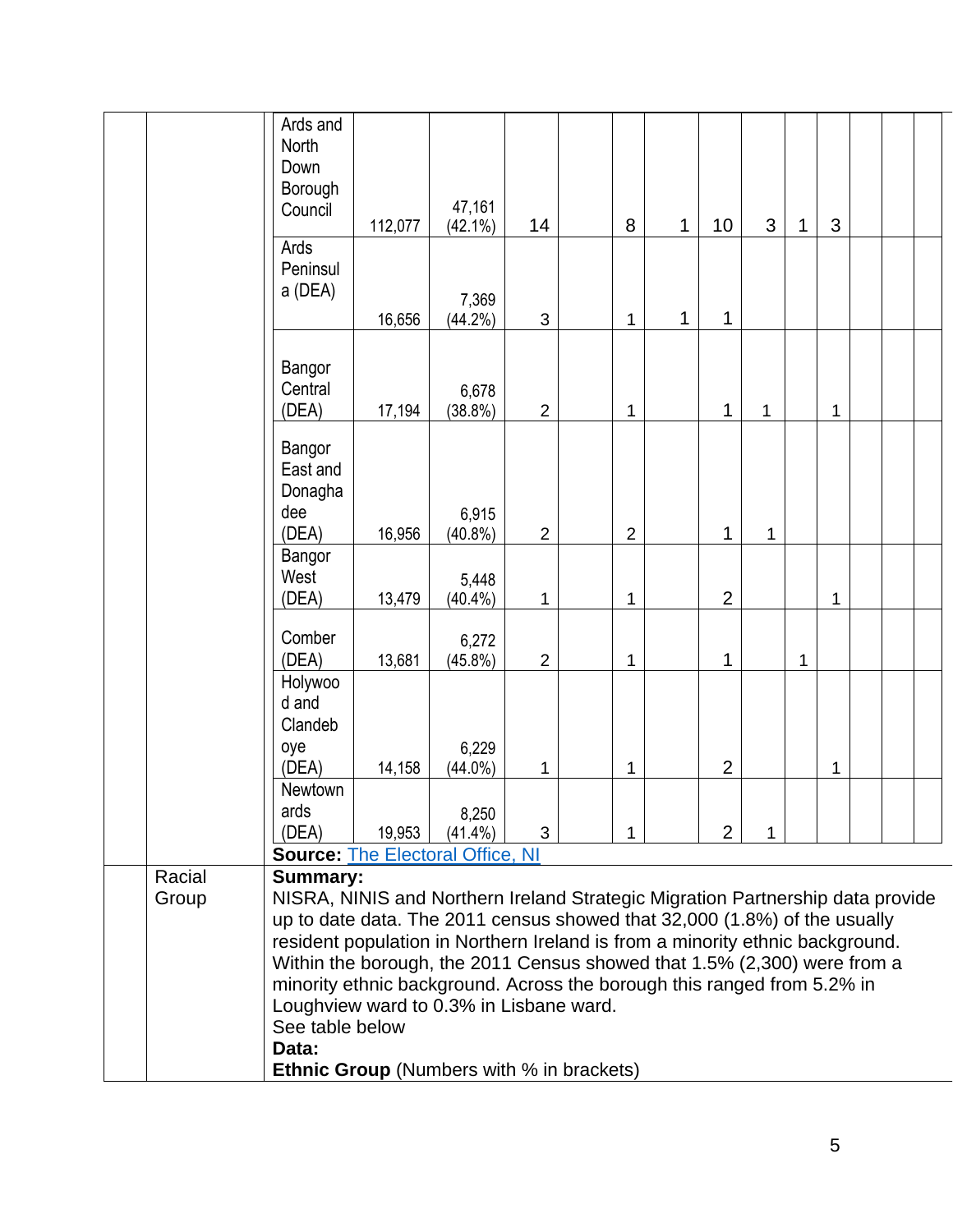|     |                                                                                                                                                                                                                                                                                                                                                                                            | residents<br>All usual | White              | Chinese          | Indian           | Bangladeshi                 | Other Asian                 | <b>Black African</b>                         | Black Other                                               | Mixed                           | Other                                        |
|-----|--------------------------------------------------------------------------------------------------------------------------------------------------------------------------------------------------------------------------------------------------------------------------------------------------------------------------------------------------------------------------------------------|------------------------|--------------------|------------------|------------------|-----------------------------|-----------------------------|----------------------------------------------|-----------------------------------------------------------|---------------------------------|----------------------------------------------|
|     | Northern Ireland                                                                                                                                                                                                                                                                                                                                                                           | 1,810,86<br>$3(100\%)$ | 1,778,44<br>9(98%) | 6,303<br>$(0\%)$ | 6,198<br>$(0\%)$ | 540<br>(0%                  | 6,<br>08<br>9<br>(0)<br>%)  | 2,3<br>45<br>(0)<br>$\frac{0}{0}$            | 12<br>71<br>(0)<br>$\frac{0}{0}$                          | 6,0<br>14<br>(0)<br>%           | 3,6<br>54<br>(0)<br>$\frac{0}{0}$            |
|     | Ards and North<br>Borough<br>Down<br>Council                                                                                                                                                                                                                                                                                                                                               | 156,672<br>$(100\%)$   | 154,365<br>(99%)   | 406<br>$(0\%)$   | 283<br>$(0\%)$   | 177<br>(0%                  | 41<br>5<br>(0)<br>$%$ )     | $\overline{13}$<br>9<br>(0)<br>$%$ )         | $\overline{13}$<br>$\overline{c}$<br>(0)<br>$\frac{6}{6}$ | 55<br>6<br>(0)<br>$%$ )         | $\overline{19}$<br>9<br>(0)<br>$\frac{0}{0}$ |
|     | Ards Peninsula                                                                                                                                                                                                                                                                                                                                                                             | 22,797<br>$(100\%)$    | 22,641<br>(99%)    | 29 (0%)          | 17<br>$(0\%)$    | 5<br>(0%                    | 17<br>(0)<br>$\frac{9}{6}$  | 6<br>$^{(0)}_{%}$                            | $\sqrt{2}$<br>$^{(0}_{%)}$                                | 54<br>(0)<br>$\frac{9}{6}$      | $\overline{26}$<br>$^{(0}_{\%)}$             |
|     | <b>Bangor Central</b>                                                                                                                                                                                                                                                                                                                                                                      | 23,524<br>$(100\%)$    | 24,469<br>(98%)    | 105<br>$(0\%)$   | 43<br>$(0\%)$    | 17<br>(0%                   | 43<br>(0)<br>$%$ )          | 26<br>(0)<br>$\dot{\%})$                     | 32<br>(0)<br>$\sqrt{6}$                                   | 11<br>9<br>(0)<br>$\frac{9}{6}$ | 38<br>(0)<br>$\frac{9}{6}$                   |
|     | <b>Bangor East</b><br>and<br>Donaghadee                                                                                                                                                                                                                                                                                                                                                    | 24,892<br>$(100\%)$    | 22,648<br>(99%)    | 56 (0%)          | 27<br>$(0\%)$    | 10<br>(0%<br>$\overline{2}$ | 91<br>(0)<br>$%$ )          | 11<br>(0)<br>$\frac{9}{6}$<br>$\mathfrak{3}$ | $\overline{2}$<br>(0)<br>$%$ )<br>$\overline{26}$         | 82<br>(0)<br>$%$ )<br>73        | 19<br>(0)<br>$\frac{9}{6}$<br>15             |
|     | <b>Bangor West</b>                                                                                                                                                                                                                                                                                                                                                                         | 22,946<br>$(100\%)$    | 17,763<br>(98%)    | 19 (0%)          | 135              | (0%<br>9                    | 11<br>6<br>$\overline{35}$  | (0)<br>$\frac{9}{6}$<br>$\overline{4}$       | (0)<br>$%$ )<br>8                                         | (0)<br>$%$ )<br>55              | (0)<br>$\frac{9}{6}$<br>17                   |
|     | Comber                                                                                                                                                                                                                                                                                                                                                                                     | 18,152<br>$(100\%)$    | 18,216<br>(99%)    | $30(0\%)$        | 8(0%)            | (0%                         | (0)<br>$%$ )                | (0)<br>$%$ )                                 | (0)<br>$%$ )                                              | (0)<br>$%$ )<br>10              | (0)<br>$%$ )                                 |
|     | Holywood and<br>Clandeboye                                                                                                                                                                                                                                                                                                                                                                 | 18,382<br>$(100\%)$    | 20,061<br>(98%)    | 65 (0%)          | 31<br>$(0\%)$    | 23<br>(0%                   | 81<br>(0)<br>$%$ )          | 81<br>(0)<br>$%$ )                           | 56<br>(0)<br>$%$ )                                        | 1<br>(0)<br>$%$ )               | 61<br>(0)<br>$\frac{0}{0}$                   |
|     | Newtownards                                                                                                                                                                                                                                                                                                                                                                                | 20,560<br>$(100\%)$    | 27,841<br>(99%)    | 105<br>$(0\%)$   | 20<br>$(0\%)$    | 111<br>(0%                  | $\overline{30}$<br>(0)<br>% | 8<br>(0)<br>$%$ )                            | ь<br>(0)<br>$%$ )                                         | 75<br>(0)<br>%                  | $\overline{20}$<br>(0)<br>$%$ )              |
| Age | <b>Source: Ethnic Group, Census 2011, NISRA</b><br>NISRA have published population projections for the Borough which show that<br>the proportion of those aged 85 and over are expected to more than double within<br>the next 25 years.<br>ANDBC has the highest % population of older people in Northern Ireland.<br>See table below<br>Data:<br>Age Groups (Numbers with % in brackets) |                        |                    |                  |                  |                             |                             |                                              |                                                           |                                 |                                              |
|     |                                                                                                                                                                                                                                                                                                                                                                                            |                        | $0 - 15$           | 16-39            |                  | 40-64                       |                             |                                              | $65+$                                                     |                                 | Total                                        |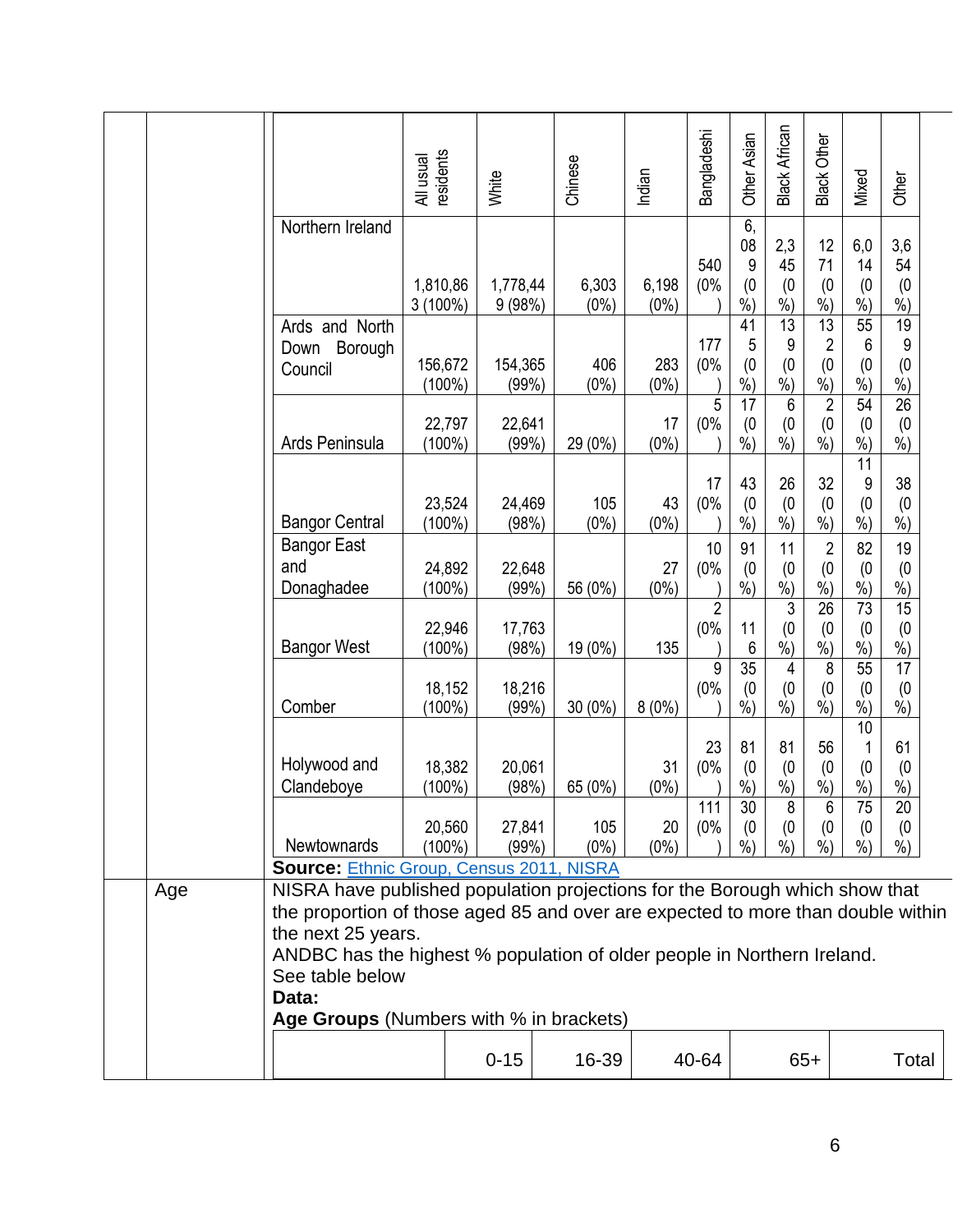|                | Northern Ireland                                                                          | 385,200                                                     |               |                                                                 | 583,116               |                       | 591,481   | 291,824                                                               | 1,851,621                                                             |  |
|----------------|-------------------------------------------------------------------------------------------|-------------------------------------------------------------|---------------|-----------------------------------------------------------------|-----------------------|-----------------------|-----------|-----------------------------------------------------------------------|-----------------------------------------------------------------------|--|
|                |                                                                                           |                                                             | (21%)         |                                                                 | (31%)                 |                       | (32%)     | (16%)                                                                 | $(100\%)$                                                             |  |
|                | Ards<br>and                                                                               | <b>North</b>                                                |               |                                                                 |                       |                       |           |                                                                       |                                                                       |  |
|                | Down<br>Borough                                                                           |                                                             | 29,801        |                                                                 | 43,239                |                       | 54,094    | 31,663                                                                | 158,797                                                               |  |
|                | Council                                                                                   |                                                             | (19%)         |                                                                 | (27%)                 |                       | (34%)     | (20%)                                                                 | (100%)                                                                |  |
|                |                                                                                           | <b>Sources: Demography and Methodology Branch, NISRA</b>    |               |                                                                 |                       |                       |           |                                                                       |                                                                       |  |
|                | <b>World Health Organization</b>                                                          |                                                             |               |                                                                 |                       |                       |           |                                                                       |                                                                       |  |
| <b>Marital</b> | The 2011 Northern Ireland Census showed that 48% of adults (those aged over               |                                                             |               |                                                                 |                       |                       |           |                                                                       |                                                                       |  |
| <b>Status</b>  | 16 years of age) in Northern Ireland were either married or in a registered same-         |                                                             |               |                                                                 |                       |                       |           |                                                                       |                                                                       |  |
|                | sex civil partnership. Within the borough, 54% of adults fell into this category.         |                                                             |               |                                                                 |                       |                       |           |                                                                       |                                                                       |  |
|                | This varies across the borough from 36% in Central (Ards) ward to 64% in<br>Lisbane ward. |                                                             |               |                                                                 |                       |                       |           |                                                                       |                                                                       |  |
|                | See table below                                                                           |                                                             |               |                                                                 |                       |                       |           |                                                                       |                                                                       |  |
|                | Data:                                                                                     |                                                             |               |                                                                 |                       |                       |           |                                                                       |                                                                       |  |
|                | Marital Status (All aged 16+) (Numbers with % in brackets)                                |                                                             |               |                                                                 |                       |                       |           |                                                                       |                                                                       |  |
|                |                                                                                           |                                                             |               |                                                                 |                       |                       |           |                                                                       |                                                                       |  |
|                |                                                                                           |                                                             |               |                                                                 |                       | In a registered same- |           | partnership which is<br>now legally dissolved<br>Divorced or formerly | Widowed or surviving<br>partner from a same-<br>sex civil partnership |  |
|                |                                                                                           | All usual residents                                         |               | sex civil partnership<br>married or never<br>registered a same- |                       | sex civil partnership |           | in a same-sex civil                                                   |                                                                       |  |
|                |                                                                                           |                                                             |               |                                                                 |                       |                       |           |                                                                       |                                                                       |  |
|                |                                                                                           |                                                             |               |                                                                 |                       |                       |           |                                                                       |                                                                       |  |
|                |                                                                                           |                                                             | Single (never |                                                                 |                       |                       |           |                                                                       |                                                                       |  |
|                |                                                                                           |                                                             |               |                                                                 | Married               |                       |           |                                                                       |                                                                       |  |
|                |                                                                                           |                                                             |               |                                                                 |                       |                       |           |                                                                       |                                                                       |  |
|                | Northern                                                                                  |                                                             |               |                                                                 | 68                    |                       |           |                                                                       |                                                                       |  |
|                | Ireland                                                                                   |                                                             |               |                                                                 | 0,8                   | 1,2                   |           |                                                                       |                                                                       |  |
|                |                                                                                           |                                                             |               |                                                                 | 31                    | 43                    | 56,91     |                                                                       |                                                                       |  |
|                |                                                                                           | 1,431,540                                                   |               | 517,393                                                         | (48)                  | (0)                   | 1<br>(4%) | 78,074<br>(5%)                                                        | 97,088                                                                |  |
|                | Ards<br>and                                                                               | $(100\%)$                                                   |               | (36%)                                                           | $%$ )                 | $%$ )                 |           |                                                                       | (7%)                                                                  |  |
|                | <b>North</b>                                                                              |                                                             |               |                                                                 | 67,                   |                       |           |                                                                       |                                                                       |  |
|                | Down                                                                                      |                                                             |               |                                                                 | 86<br>$6\phantom{1}6$ | 12<br>3               |           |                                                                       |                                                                       |  |
|                | Borough                                                                                   | 126,945                                                     |               | 36,730                                                          | (53                   | (0)                   | 4,328     | 8,548                                                                 | 9,350                                                                 |  |
|                | Council                                                                                   | $(100\%)$                                                   |               | (29%)                                                           | %)                    | %)                    | (3%)      | (7%)                                                                  | (7%)                                                                  |  |
|                | <b>Source: Northern Ireland 2011 Census, Marital Status</b>                               |                                                             |               |                                                                 |                       |                       |           |                                                                       |                                                                       |  |
| Sexual         | <b>Summary:</b>                                                                           |                                                             |               |                                                                 |                       |                       |           |                                                                       |                                                                       |  |
| orientation    | It should be noted that no reliable data is available on sexual orientation-NISRA         |                                                             |               |                                                                 |                       |                       |           |                                                                       |                                                                       |  |
|                | are currently examining methodology on how to measure this. However, the 2011             |                                                             |               |                                                                 |                       |                       |           |                                                                       |                                                                       |  |
|                | census indicates that less than 1% of the Northern Ireland adult population (those        |                                                             |               |                                                                 |                       |                       |           |                                                                       |                                                                       |  |
|                | aged 16 years and over) were in a registered same-sex civil partnership. This             |                                                             |               |                                                                 |                       |                       |           |                                                                       |                                                                       |  |
|                | was similar to the borough as a whole. The Continuous Household Survey in                 |                                                             |               |                                                                 |                       |                       |           |                                                                       |                                                                       |  |
|                | Northern Ireland estimated this figure between 0.9% and 1.9% in 2015-2016. The            |                                                             |               |                                                                 |                       |                       |           |                                                                       |                                                                       |  |
|                | Office for National Statistics estimates a similar range for the United Kingdom           |                                                             |               |                                                                 |                       |                       |           |                                                                       |                                                                       |  |
|                | $(1.7\%)$ .                                                                               |                                                             |               |                                                                 |                       |                       |           |                                                                       |                                                                       |  |
|                |                                                                                           | <b>Source: Northern Ireland 2011 Census, Marital Status</b> |               |                                                                 |                       |                       |           |                                                                       |                                                                       |  |
|                | <b>ONS 2015 Sexual Identity</b>                                                           |                                                             |               |                                                                 |                       |                       |           |                                                                       |                                                                       |  |
| Men &          | According to census (NISRA) almost half of the population of Northern Ireland             |                                                             |               |                                                                 |                       |                       |           |                                                                       |                                                                       |  |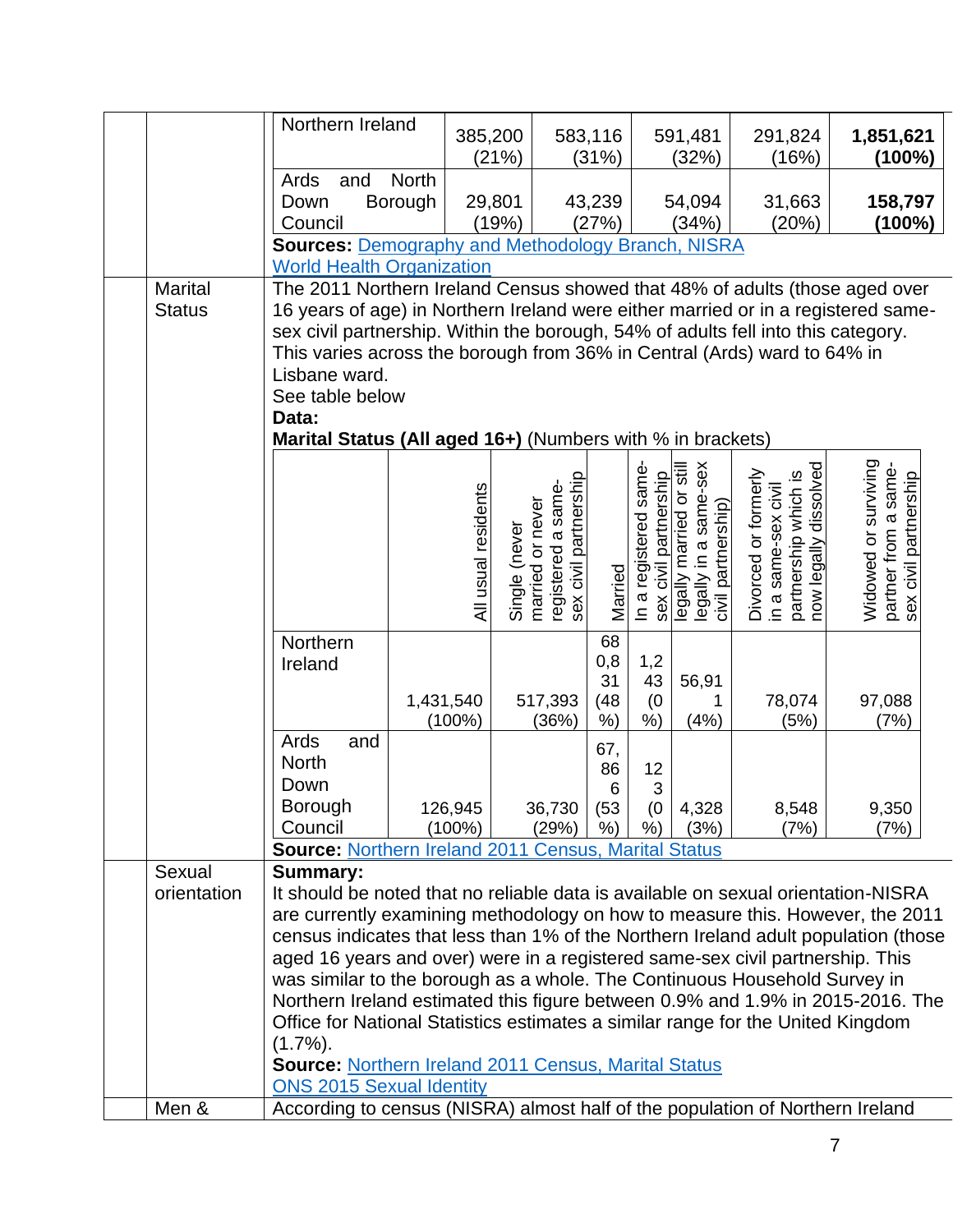| Women             | were male (49%) and this was similar throughout Ards and North Down Borough       |              |              |                  |  |                                       |     |
|-------------------|-----------------------------------------------------------------------------------|--------------|--------------|------------------|--|---------------------------------------|-----|
| generally         | Council (48%). See table below<br>Data:                                           |              |              |                  |  |                                       |     |
|                   |                                                                                   |              |              |                  |  |                                       |     |
|                   |                                                                                   |              | <b>Males</b> | Females          |  |                                       | All |
|                   | Northern Ireland                                                                  |              |              |                  |  | 1,810,863                             |     |
|                   |                                                                                   | 887,323 (49% |              | 923,540 (51%)    |  | $(100\%)$                             |     |
|                   | Ards and North<br>Down<br><b>Borough Council</b>                                  | 75,920 (48%) |              | 80,752 (52%)     |  | 156,672(100%)                         |     |
|                   | Source: Age Structure, Census 2011, NISRA                                         |              |              |                  |  |                                       |     |
|                   | Review of statistical classification and delineation of settlements, NISRA        |              |              |                  |  |                                       |     |
| <b>Disability</b> | The 2011 Census (NISRA) showed that 20% of the population in Ards and North       |              |              |                  |  |                                       |     |
|                   | Down area had a health issue or disability (including those related to old age)   |              |              |                  |  |                                       |     |
|                   | which has lasted or expected to last at least 12 months. (This was similar to the |              |              |                  |  |                                       |     |
|                   | Northern Ireland figure of 21%.)                                                  |              |              |                  |  |                                       |     |
|                   | <b>Disability Living Allowances, 2015</b>                                         |              |              | 2015 (Disability |  | 2015 (Multiple                        |     |
|                   |                                                                                   |              |              | Living           |  | <b>Disability Benefits)</b>           |     |
|                   |                                                                                   |              |              | Allowance        |  | *MDB is                               |     |
|                   |                                                                                   |              |              | Recipients)      |  | aggregated data                       |     |
|                   |                                                                                   |              |              |                  |  | from Attendance                       |     |
|                   |                                                                                   |              |              |                  |  | Allowance,                            |     |
|                   |                                                                                   |              |              |                  |  | <b>Disability Living</b>              |     |
|                   |                                                                                   |              |              |                  |  | Allowance,                            |     |
|                   |                                                                                   |              |              |                  |  | <b>Incapacity Benefit</b>             |     |
|                   |                                                                                   |              |              |                  |  | and Severe                            |     |
|                   |                                                                                   |              |              |                  |  | <b>Disablement</b><br>Allowance data, |     |
|                   |                                                                                   |              |              |                  |  | and data for                          |     |
|                   |                                                                                   |              |              |                  |  | <b>Employment and</b>                 |     |
|                   |                                                                                   |              |              |                  |  | Support allowance                     |     |
|                   | Northern Ireland                                                                  |              |              | 209,280          |  | 251,490                               |     |
|                   | Ards and North Down Borough                                                       |              |              |                  |  |                                       |     |
|                   | Council                                                                           |              |              | 13,840           |  | 18,080                                |     |
|                   | Ards Peninsula                                                                    |              |              | 2,920            |  | n/a                                   |     |
|                   | <b>Bangor Central</b>                                                             |              |              | 2,250            |  | n/a                                   |     |
|                   | <b>Bangor East and Donaghadee</b>                                                 |              |              | 1,740            |  | n/a                                   |     |
|                   | <b>Bangor West</b>                                                                |              |              | 1,650            |  | n/a                                   |     |
|                   | Comber                                                                            |              |              | 1,270            |  | n/a                                   |     |
|                   | Holywood and Clandeboye                                                           |              |              | 1,180            |  | n/a                                   |     |
|                   | Newtownards                                                                       |              |              | 2,840            |  | n/a                                   |     |
|                   | Northern Ireland Census 2011 Long-term health problem or disability by long-      |              |              |                  |  |                                       |     |
| <b>Dependents</b> | term problem or disability<br><b>Summary:</b>                                     |              |              |                  |  |                                       |     |
|                   | In considering this dimension the following have been included: persons with      |              |              |                  |  |                                       |     |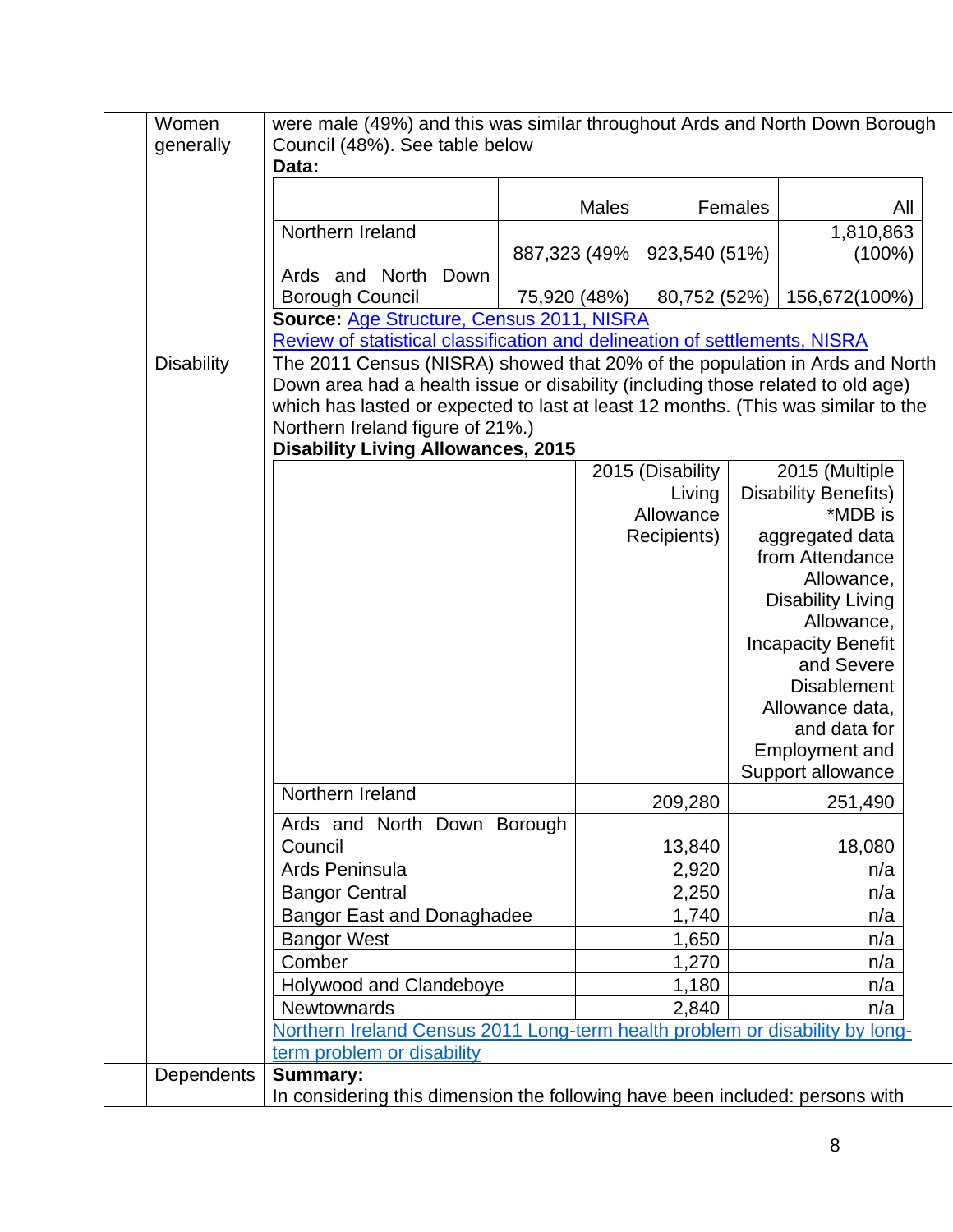| responsibility for the care of a child, children, a person with a disability and or an |
|----------------------------------------------------------------------------------------|
| older person. According to the Continuous Household Survey, 2013-2016, 37% of          |
| Ards and North Down claimed to have a dependent (This did not differentiate on         |
| the type of dependent).                                                                |
| According to the 2011 Census, 7,474 households in Ards and North Down had a            |
| dependent child under the age of 4 (This might give an indication on the numbers       |
| who would have buggies or prams).                                                      |
| <b>Sources: Continuous Household Survey</b>                                            |
|                                                                                        |

| 11. | Based on data previously provided what are the needs, experiences and priorities for each<br>of the following categories, in relation to this policy/decision? |                                                                      |  |  |  |  |  |  |  |
|-----|----------------------------------------------------------------------------------------------------------------------------------------------------------------|----------------------------------------------------------------------|--|--|--|--|--|--|--|
|     | <b>Religious Belief</b>                                                                                                                                        | N/A all experiences are open to all. The programme will              |  |  |  |  |  |  |  |
|     | <b>Political Opinion</b>                                                                                                                                       | include activity that is all accessibility "friendly" to the best of |  |  |  |  |  |  |  |
|     | <b>Racial Group</b>                                                                                                                                            | ability.                                                             |  |  |  |  |  |  |  |
|     | Age                                                                                                                                                            |                                                                      |  |  |  |  |  |  |  |
|     | <b>Marital Status</b>                                                                                                                                          |                                                                      |  |  |  |  |  |  |  |
|     | Sexual orientation                                                                                                                                             |                                                                      |  |  |  |  |  |  |  |
|     | Men & Women generally                                                                                                                                          |                                                                      |  |  |  |  |  |  |  |
|     | <b>Disability</b>                                                                                                                                              |                                                                      |  |  |  |  |  |  |  |
|     | <b>Dependents</b>                                                                                                                                              |                                                                      |  |  |  |  |  |  |  |

## **Does this Policy require an Equality Impact Assessment?**

| $\mathbf{1}$ . | What is the likely impact on equality of opportunity for each of the Section 75 categories? |                                    |                             |  |
|----------------|---------------------------------------------------------------------------------------------|------------------------------------|-----------------------------|--|
|                |                                                                                             | Detail of Impact                   | Level of Impact             |  |
|                |                                                                                             |                                    | Minor/Major/None            |  |
|                | <b>Religious Belief</b>                                                                     | N/A all experiences are open to    | N/A all experiences are     |  |
|                | <b>Political Opinion</b>                                                                    | all. The programme will include    | open to all. The            |  |
|                | <b>Racial Group</b>                                                                         | activity that is all accessibility | programme will include      |  |
|                | Age                                                                                         | "friendly" to the best of ability. | activity that is all        |  |
|                | <b>Marital Status</b>                                                                       |                                    | accessibility "friendly" to |  |
|                | Sexual orientation                                                                          |                                    | the best of ability.        |  |
|                | Men & Women generally                                                                       |                                    |                             |  |
|                | <b>Disability</b>                                                                           |                                    |                             |  |
|                | <b>Dependents</b>                                                                           |                                    |                             |  |

| 2.<br>Are there opportunities to better promote equality of opportunity for people within the<br>Section 75 equality categories? |                          |                                                           |                          |
|----------------------------------------------------------------------------------------------------------------------------------|--------------------------|-----------------------------------------------------------|--------------------------|
|                                                                                                                                  |                          | If "Yes", provide details                                 | If "No", provide details |
|                                                                                                                                  | <b>Religious Belief</b>  | The programme is promoted equally to all. This via online |                          |
|                                                                                                                                  | <b>Political Opinion</b> | and offline activity.                                     |                          |
|                                                                                                                                  | <b>Racial Group</b>      |                                                           |                          |
|                                                                                                                                  | Age                      |                                                           |                          |
|                                                                                                                                  | <b>Marital Status</b>    |                                                           |                          |
|                                                                                                                                  | Sexual orientation       |                                                           |                          |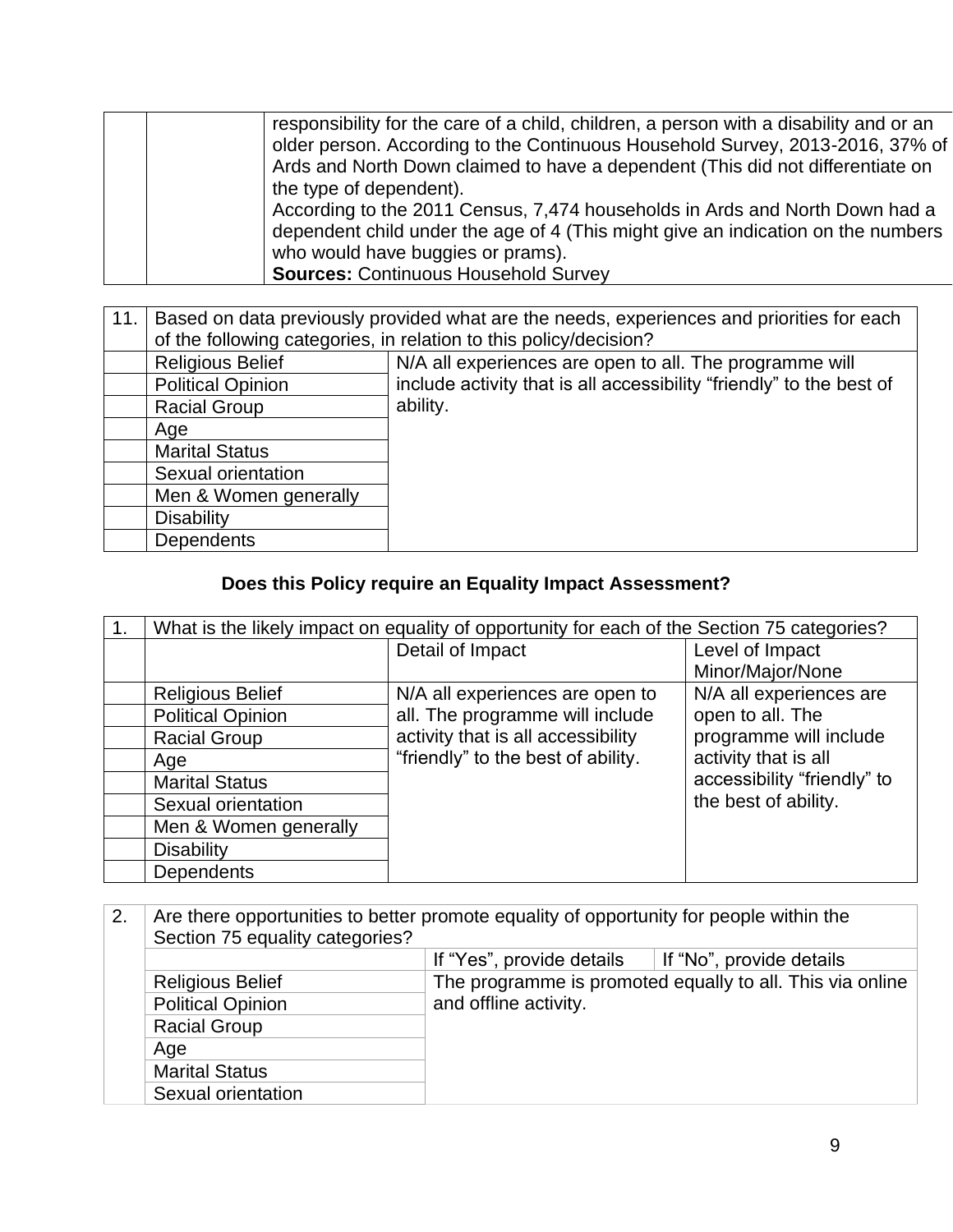| Men & Women generally |  |
|-----------------------|--|
|                       |  |
| Dependents            |  |

| 3. | To what extent is the Policy likely to impact on Good Relations between people of different<br>religious belief, political opinion or racial group? |                                                       |                                                        |
|----|-----------------------------------------------------------------------------------------------------------------------------------------------------|-------------------------------------------------------|--------------------------------------------------------|
|    |                                                                                                                                                     | Details of Impact                                     | Level of Impact                                        |
|    |                                                                                                                                                     |                                                       | Minor/Major/None                                       |
|    | <b>Religious Belief</b>                                                                                                                             | The programme at no point would look to determine the |                                                        |
|    | <b>Political Opinion</b>                                                                                                                            | "grouping" of a participant. However as there is no   |                                                        |
|    | <b>Racial Group</b>                                                                                                                                 | exclusion by the nature of inclusiveness of the       |                                                        |
|    |                                                                                                                                                     |                                                       | programme it allows for interaction and development of |
|    |                                                                                                                                                     | relationships between all and as such positive.       |                                                        |

| 4. | Are there opportunities to better promote Good Relations between people of different |                                                           |  |  |  |
|----|--------------------------------------------------------------------------------------|-----------------------------------------------------------|--|--|--|
|    | religious belief, political opinion or racial group?                                 |                                                           |  |  |  |
|    | If "Yes" provide details<br>If "No" provide details                                  |                                                           |  |  |  |
|    | <b>Religious Belief</b>                                                              | The programme is promoted equally to all. This via online |  |  |  |
|    | <b>Political Opinion</b>                                                             | and offline activity.                                     |  |  |  |
|    | <b>Racial Group</b>                                                                  |                                                           |  |  |  |

### Additional Considerations

| <b>Multiple Identity Considerations</b>                                                                                                                                                                                                                                                                                 | Details of Impact or potential impact<br>(Positive/Negative)                                                                                |
|-------------------------------------------------------------------------------------------------------------------------------------------------------------------------------------------------------------------------------------------------------------------------------------------------------------------------|---------------------------------------------------------------------------------------------------------------------------------------------|
| Are there any potential impacts of the<br>policy decision on people with multiple<br>identities?<br>(e.g. disabled minority ethnic persons).<br>Where appropriate provide details of data<br>on the impact of the policy on people with<br>multiple identities.<br>Specify relevant Section 75 categories<br>concerned. | N/A all experiences are open to all. The<br>programme will include activity that is all<br>accessibility "friendly" to the best of ability. |

### **Disability Discrimination Order (NI) 2006**

| Does this proposed policy<br>provide an opportunity to: | Yes / No | Explain your reasoning:                          |
|---------------------------------------------------------|----------|--------------------------------------------------|
|                                                         | Yes      | All experiences are open to all. The             |
| better promote positive<br>$\overline{\phantom{0}}$     |          | programme will include activity that is all      |
| attitudes towards disabled                              |          | accessibility "friendly" to the best of ability. |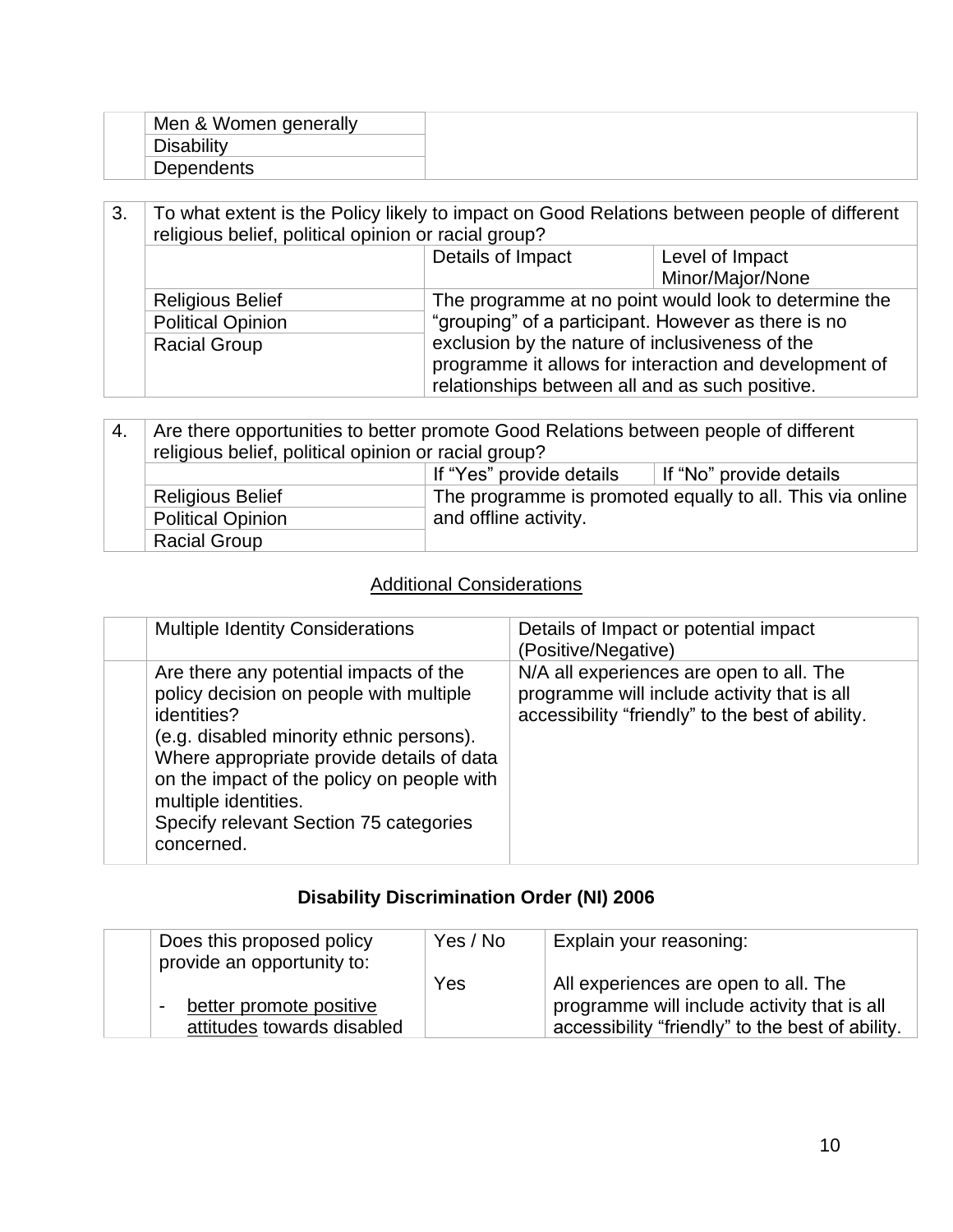| people                                                                                     |  |  |
|--------------------------------------------------------------------------------------------|--|--|
| increase participation by<br>$\overline{\phantom{a}}$<br>disabled people in public<br>life |  |  |
|                                                                                            |  |  |

### Monitoring Arrangements

Section 75 places a requirement on the Council to have equality monitoring arrangements in place to assess the impact of policies and services, help identify barriers to fair participation and to better promote equality of opportunity.

| Outline what data you could<br>collect in the future to monitor<br>the impact of this policy /<br>decision on equality, good<br>relations and disability duties | Online surveys could be issued to participants /<br>customers on the experiences seeking completion<br>however this would need to be considered carefully. Due<br>to the nature of the programme it is inclusive with no<br>rationale existing to seek to specifically determine<br>peoples backgrounds / disabilities etc. To do so may<br>work in a negative way by making it a part of a "casual"<br>programme of experiences open to all where such topics<br>would likely not have been a consideration to those |
|-----------------------------------------------------------------------------------------------------------------------------------------------------------------|-----------------------------------------------------------------------------------------------------------------------------------------------------------------------------------------------------------------------------------------------------------------------------------------------------------------------------------------------------------------------------------------------------------------------------------------------------------------------------------------------------------------------|
|                                                                                                                                                                 | seeking to participate at the offset.                                                                                                                                                                                                                                                                                                                                                                                                                                                                                 |

I can confirm that the proposed policy / decision have been screened for:-

| X  | Equality of opportunity and good relations |
|----|--------------------------------------------|
| X. | Disabilities duties                        |

On the basis of the answers to the screening questions, I recommend that this policy / decision is:-

| X. | Screened Out – No EQIA necessary (no impacts)     |
|----|---------------------------------------------------|
|    | Screened Out – Mitigating Actions (minor impacts) |
|    | Screened In – Necessary to conduct a full EQIA    |
|    | Please detail actions to be taken:                |